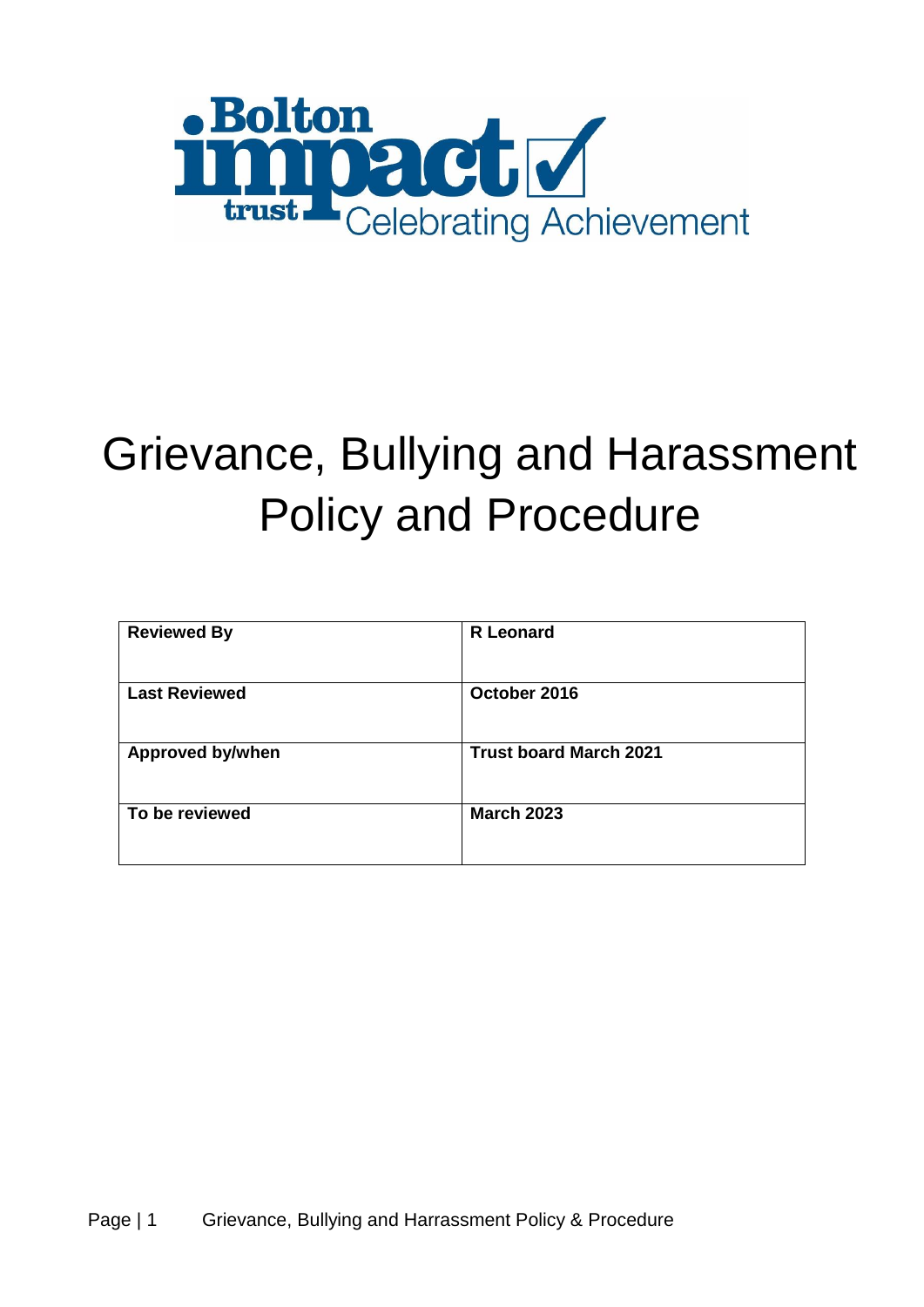| <b>Document Control</b> |                                                                        |  |
|-------------------------|------------------------------------------------------------------------|--|
| <b>Title</b>            | Grievance, Bullying and Harassment Policy and Procedure                |  |
| Date                    | March 2021                                                             |  |
| <b>Supersedes</b>       | Grievance Policy 2016 and Dignity at Work Policy 2016                  |  |
| Amendments              | To take into account advice issued by the Department for Education     |  |
|                         | (DfE) including Keeping Children Safe in Education (Sept 2020).        |  |
|                         | Updated protected characteristics under the Equality Act 2010          |  |
| Related                 | Disciplinary Policy and Procedure, Safeguarding Policy, Acceptable use |  |
| policies/guidance       | of ICT policy, Social media Policy, Code of Conduct, Equality Policy.  |  |
| <b>Review</b>           | annually                                                               |  |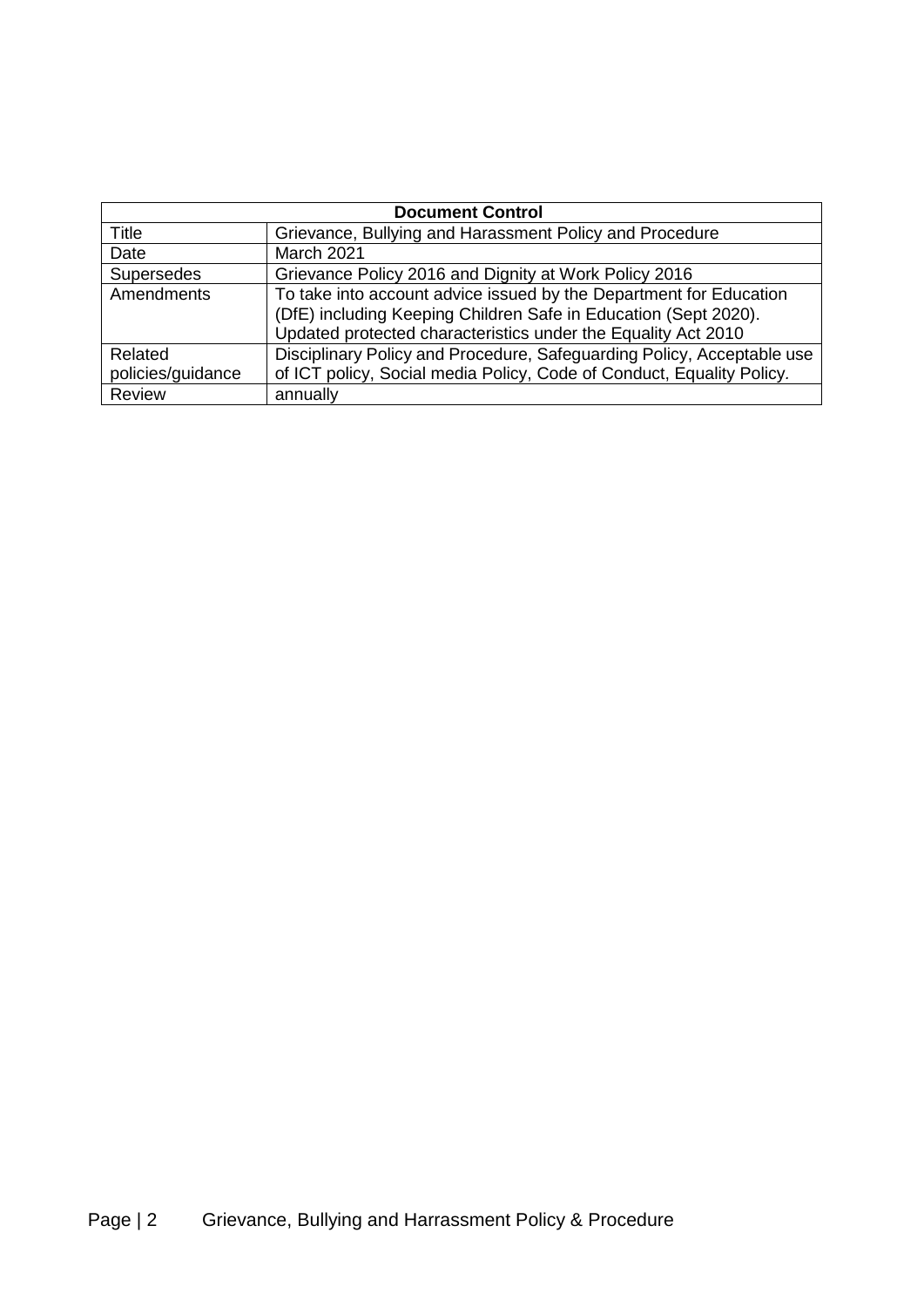# **CONTENTS**

|    | Paragraph                           | Page           |
|----|-------------------------------------|----------------|
| 1. | Introduction                        | $\overline{4}$ |
| 2. | Key principles                      | 4              |
| 3. | Scope                               | 5              |
| 4. | <b>Definitions</b>                  | 5              |
| 5. | Informal resolution                 | $\overline{7}$ |
| 6. | Initiating a formal complaint       | 8              |
| 7. | The formal investigation            | 8              |
| 8. | The outcome                         | 10             |
| 9. | Appeal                              | 10             |
|    |                                     |                |
|    | Appendix 1 - Statement of Complaint |                |
|    | Appendix 2 - Appeal Form            |                |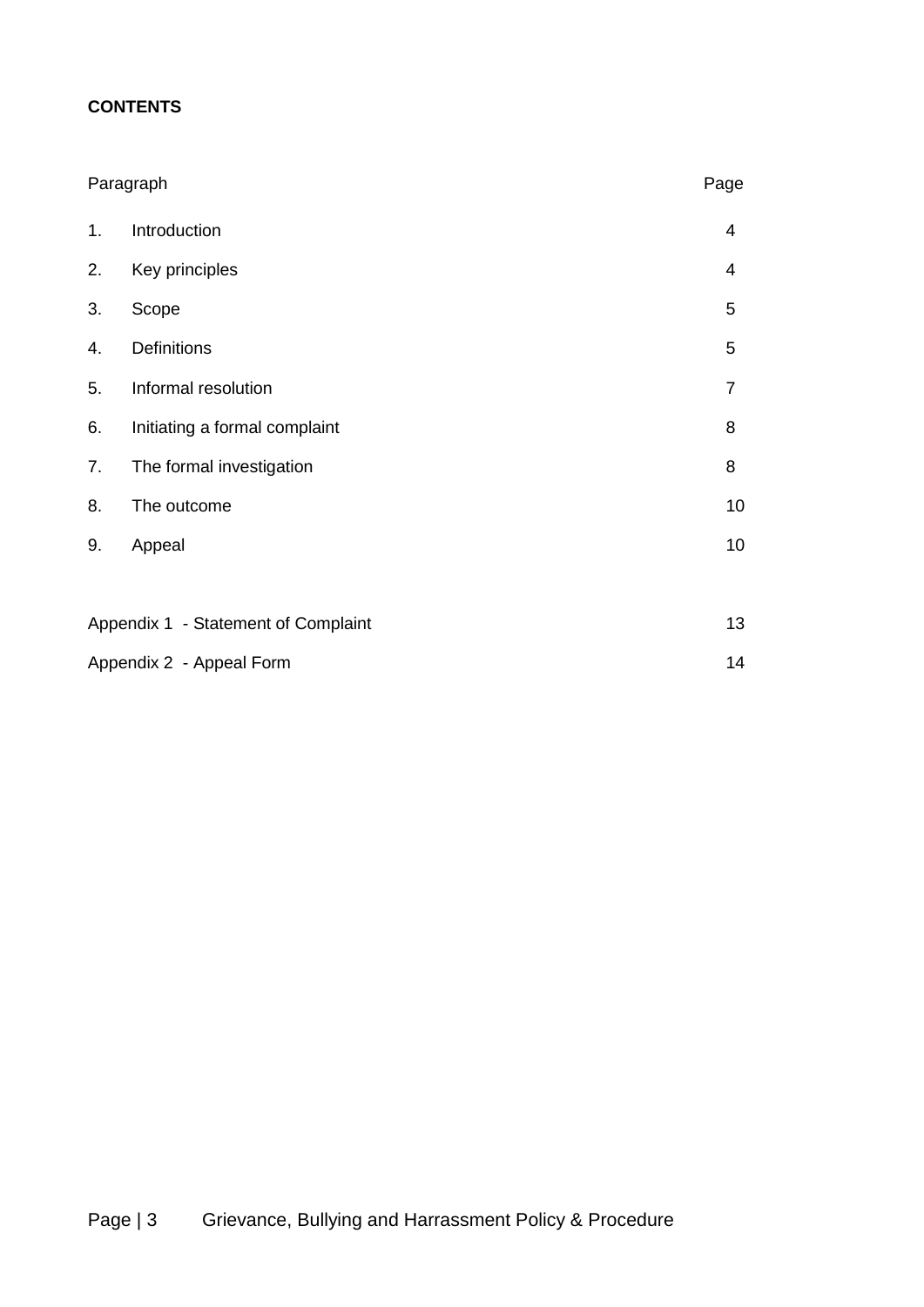#### **1. Introduction**

- 1.1. This Grievance, Bullying and Harassment Policy and Procedure (referred to as a procedure only hereafter) provides a process for addressing complaints by trust employees including grievances and also including dignity at work issues involving alleged incidents of bullying and harassment.
- 1.2. This procedure accords with education and employment legislation and also takes into account the provisions of the ACAS Code of Practice on disciplinary and grievance procedures, the related ACAS Guide, the ACAS Guide on bullying and harassment at work and the rules of natural justice.
- 1.3. The objective of this procedure is to ensure that, as far as possible, complaints are dealt with and resolved informally through discussion between the aggrieved employee and his/her line manager.
- 1.4. This procedure does not replace the normal interaction between management and employees and recognises that any complaint about the treatment an employee has received or about any aspect of his/her work should, in the first instance, be dealt with promptly and informally and without reference to formal procedures.
- 1.5. The formal stage of this procedure should only be used when it has not been possible to resolve an issue informally, when it is not reasonably practicable for the matter to be resolved informally or when the informal process is not being progressed at a reasonable speed.

#### **2. Key Principles**

2.1 Every employee has the right to be treated with dignity and respect in the workplace and The Trust is committed to providing a supportive working environment. It is recognised and accepted however that there will be situations where employee complaints arise and accordingly, this procedure sets out a framework for the management of such complaints.

2.2 The Trust Board, Local Governing Body, Central leadership Team and Academy Lead will seek to:

- Ensure that all employees are able to achieve their full potential at work by creating a working environment where everyone is treated with dignity and respect.
- Increase awareness of the unacceptability of any form of unfair treatment including harassment and bullying.
- Create a working environment in which employees feel confident to bring forward any complaints without fear of victimisation.
- Ensure that complaints are dealt with effectively, investigated appropriately and without unnecessary delay.
- 2.3 The Trust recognises that employee disputes can be a stressful and upsetting experience for all affected parties. Everyone involved in the process is entitled to be treated with respect. The matters under investigation will remain confidential at all times throughout the procedure and putting pressure on or canvassing other parties to join in with a complaint will be seen as inappropriate and will be regarded as inconsistent with the key principles in this procedure. The Trust and its academies will not tolerate abusive or threatening behaviour at any time, including during the management of this process.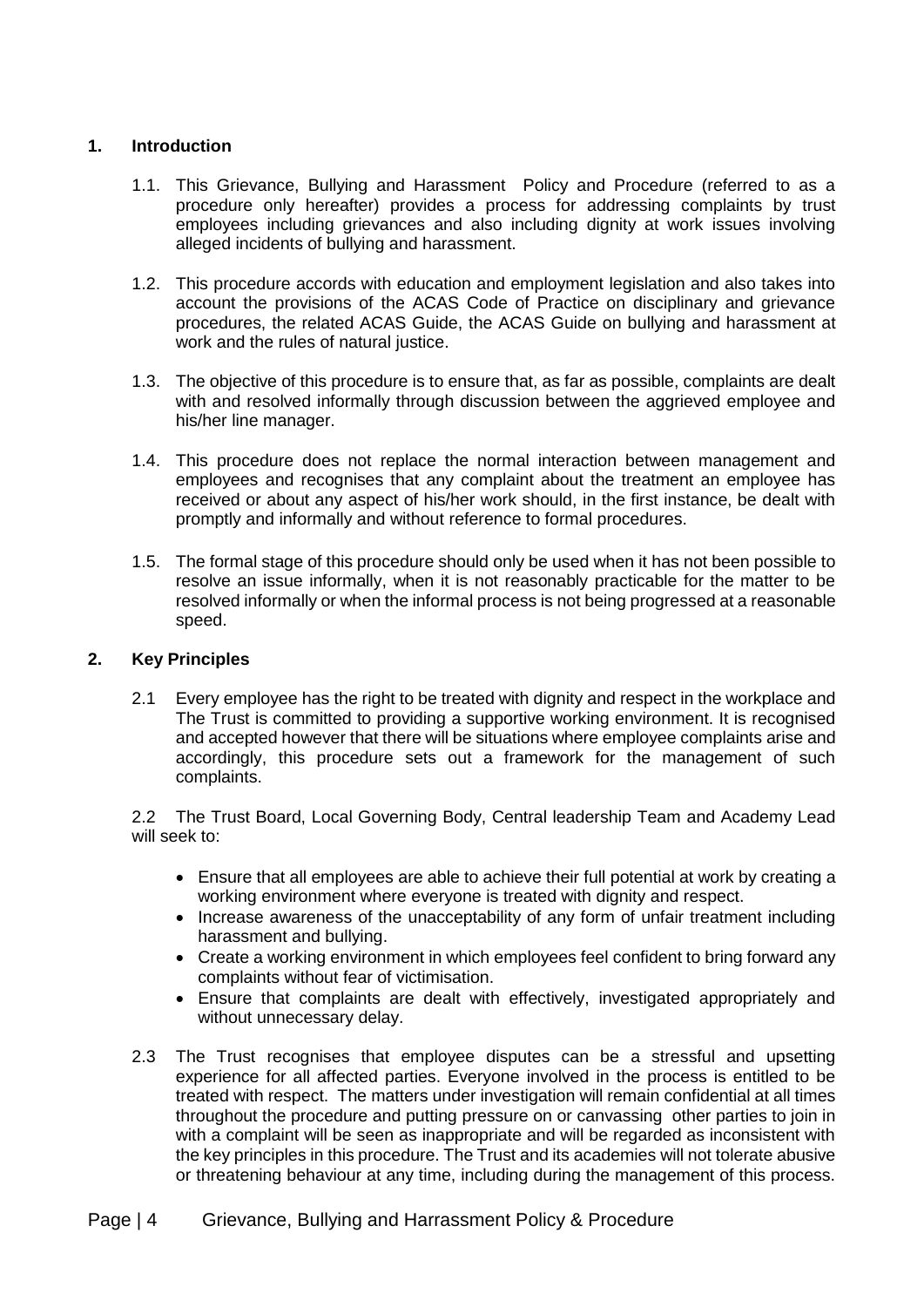Any such behaviour will be treated as misconduct and will be dealt with in accordance with the trust's disciplinary procedure.

- 2.4 This procedure is intended to deal with matters of genuine concern and substance where no other procedure would be appropriate. It cannot be used to challenge formal outcomes from other procedures which have their own agreed appeal process. This includes, but is not limited to, the outcomes of disciplinary, capability, ill health dismissal, and/or redundancy proceedings.
- 2.5 Anyone who attempts to use this procedure to pursue a personal grievance not related to their employment or who raises a vexatious claim will be dealt with in accordance with the trust's disciplinary procedure.
- 2.6 All person(s) involved in the investigation of complaints under this procedure will be mindful of their obligations and duties under the Equality Act 2010. Reasonable adjustments will be made where required to assist an employee or his/her companion with a disability. If there are any language issues affecting an employee and/or his/her companion, these will be reasonably addressed so matters can proceed fairly.

### **3. Scope**

- 3.1 This procedure applies to all Bolton Impact Trust employees. It does not apply to selfemployed staff, contractors, external consultants, agency staff and school governors or trustees.
- 3.2 The procedure applies to all **complaints** made by an employee relating to his/her employment which may be either:-
	- A **grievance** regarding a relevant issue arising in the workplace, or
	- Any dignity at work issue involving alleged incidents of **bullying and/or harassment**
- 3.3 For ease of reference in this procedure, references to complaints will include grievances and bullying and/or harassment issues.
- 3.4 This procedure also applies to collective grievances concerning workplace issues and to collective dignity at work issues involving alleged incidents of bullying and/or harassment.

#### **4 Definitions**

#### 4.1 **Grievance**

A grievance is defined within the ACAS Code of Practice on Disciplinary and Grievance Procedures as "*concerns, problems or complaints that employees raise with their employers".*

A grievance under this procedure could relate to any of the following:-

- Terms and conditions of employment
- Working environment
- Working conditions
- New working practices
- Organisational change
- Page | 5 Grievance, Bullying and Harrassment Policy & Procedure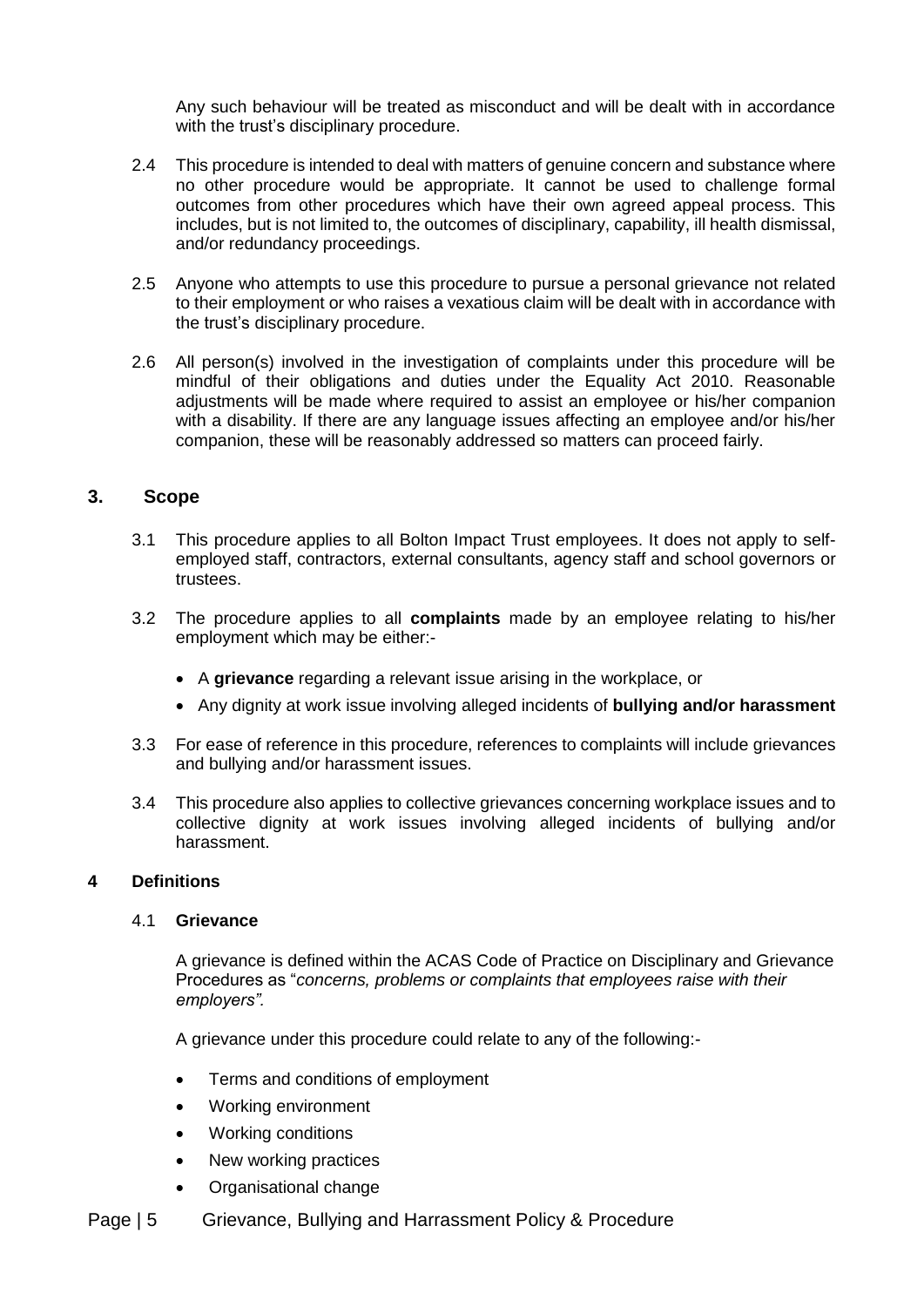- Health and safety
- Working relationships
- **Discrimination**
- A breach of statutory employment rights

#### 4.2 **Bullying and Harassment**

In the ACAS Guide on the management of bullying and harassment at work, bullying and harassment are defined as follows:

**Bullying** is characterised as:-**"***offensive, intimidating, malicious or insulting behaviour, an abuse or misuse of power through means that undermine, humiliate, denigrate or injure the recipient***".**

**Harassment** is defined by reference to the definition in the Equality Act 2010, as: **"***unwanted conduct relating to a relevant protected characteristic, which has the purpose or effect of violating an individual's dignity or creating an intimidating, hostile, degrading humiliating or offensive environment for that individual***".**

- 4.3 The relevant protected characteristics under the Equality Act 2010 are age, disability, gender reassignment, marriage and civil partnership, pregnancy and maternity, race, religion or belief, sex, sexual orientation.
- 4.4 Behaviour which constitutes bullying and/or harassment may occur on a single occasion; it may be sporadic or it may take the form of a continuing process.
- 4.5 The ACAS Guide makes clear that bullying and harassment does not necessarily occur face to face. It may occur for example through written communications, social media, and visual images (for example pictures of a sexual nature or embarrassing photographs of colleagues) by email or by telephone.
- 4.6 It should be noted that it is inevitable that there will be instances where an employee dislikes or disagrees with an instruction given by his/her manager. Notwithstanding the above, where a manager is legitimately carrying out his/her management responsibility in an appropriate and reasonable manner this will not constitute bullying and/or harassment.
- 4.7 Examples of unacceptable behaviour as detailed in the ACAS Guide include, but are not limited to, the following:
	- spreading malicious rumours, or insulting someone by word or behaviour;
	- copying memos that are critical about someone to others who do not need to know;
	- ridiculing or demeaning someone picking on them or setting them up to fail;
	- exclusion or victimisation;
	- unfair treatment;
	- overbearing supervision or other misuse of power or position;
	- unwelcome sexual advances touching, standing too close, display of offensive materials, asking for sexual favours, making decisions on the basis of sexual advances being accepted or rejected;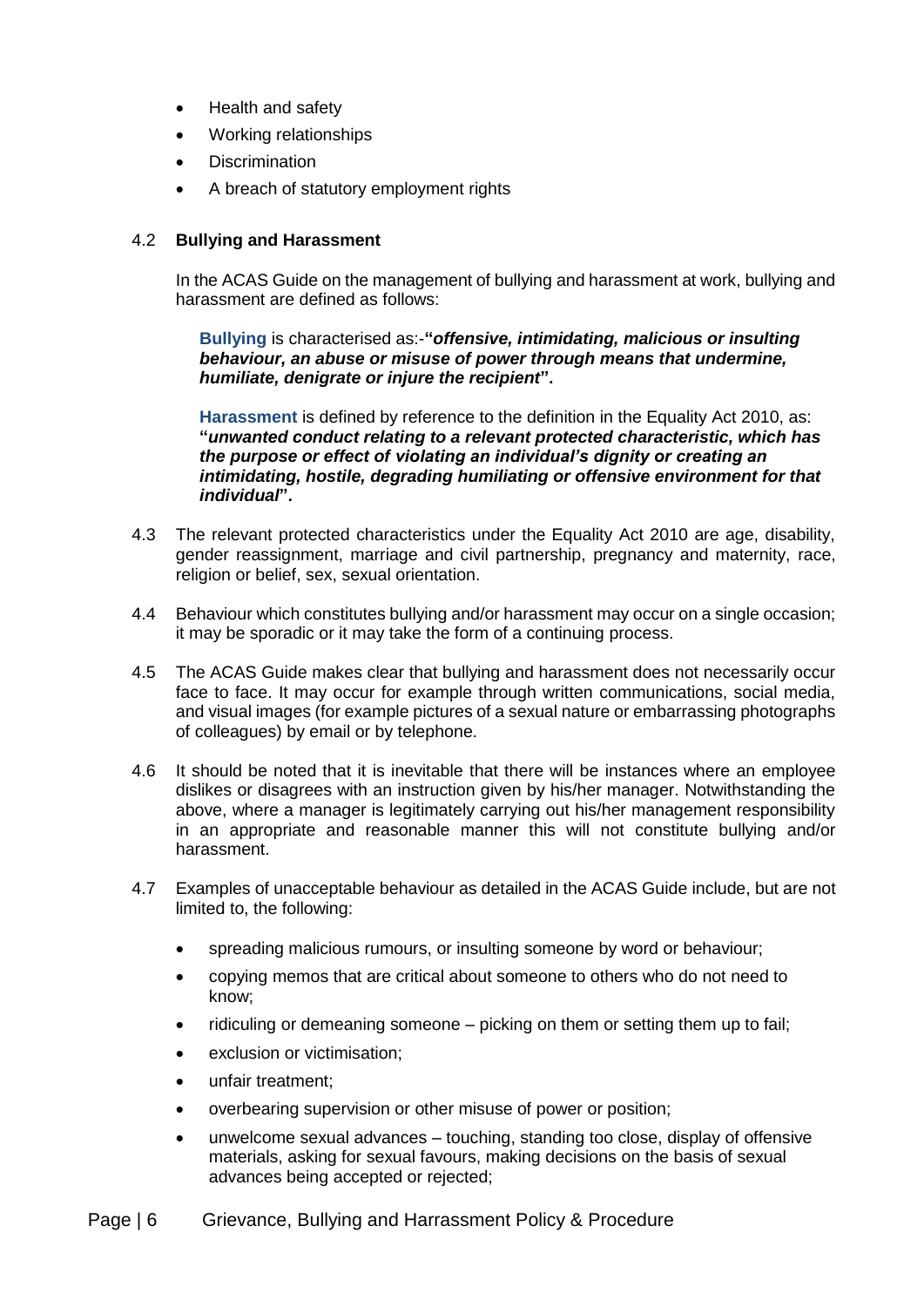- making threats or comments about job security without foundation;
- deliberately undermining a competent employee by overloading and constant criticism;
- preventing an employee's progress by intentionally blocking promotion or training opportunities.

#### **5 Informal Resolution**

- 5.1 Individuals may wish to try to resolve the matter by a direct approach to the individual(s) involved with the aim of resolving the complaint informally. Managers should be willing to deal with an employee's complaint at an early stage.
- 5.2 An informal complaint should be raised as soon as possible (and within a reasonable time frame) following the act or decision complained about or following the last act or decision complained about if the complaint relates to a series of linked events.
- 5.3 The employee's line manager may be able to resolve a complaint informally as part of his/her day-to-day management responsibilities. It may be beneficial for the parties involved to explore the informal route to encourage them to communicate and agree a way of working together for the future.
- 5.4 If an employee has a complaint and a direct approach is considered inappropriate or if the direct approach has failed and the matter remains unresolved, the employee may ask his/her line manager to look into matters and try to resolve the issue informally within a reasonable timeframe.
- 5.5 Employees, who feel they are being harassed, bullied or made to feel uncomfortable at work and who feel confident enough, may choose to explain to the individual(s) involved that their conduct is unwelcome and offensive, and ask for it to cease. Employees may do so on their own or ask for a third party to accompany them, for example, a colleague, who may be able to help to resolve the complaint informally.
- 5.6 Mediation through an independent third party or mediator is a possible option as an alternative way to resolve employee complaints before invoking the formal procedure. Mediation is a voluntary process where the mediator helps two or more people in dispute to attempt to reach an agreement. It is not the place of the mediator to judge, to say one person is right and the other wrong, or to tell those involved in the mediation what they should do. The mediator will facilitate the process of seeking to resolve the problem. The overriding aim of workplace mediation is to restore and maintain professional working relationships. Any Mediation Guidance adopted by The Trust should be referred to. The Trust will contact One Education HR for advice and guidance.
- 5.7 Where an informal approach is not possible or where it is not appropriate or has been unsuccessful in resolving the complaint, then formal action may be necessary.

#### **6 Initiating a Formal Complaint**

6.1 Where, for whatever reason, it is not possible to resolve a complaint informally then the employee may initiate a formal complaint. A formal complaint should be raised without unreasonable delay and in any event, **within three months** of the incident or decision which gives rise to the complaint. Employees should raise formal complaints in the first instance with the Academy Lead. The Academy Lead may investigate the complaint or may nominate a member of the Academy/Trust senior leadership team to investigate the complaint. If the complaint concerns the Academy Lead or a member of the Central

## Page | 7 Grievance, Bullying and Harrassment Policy & Procedure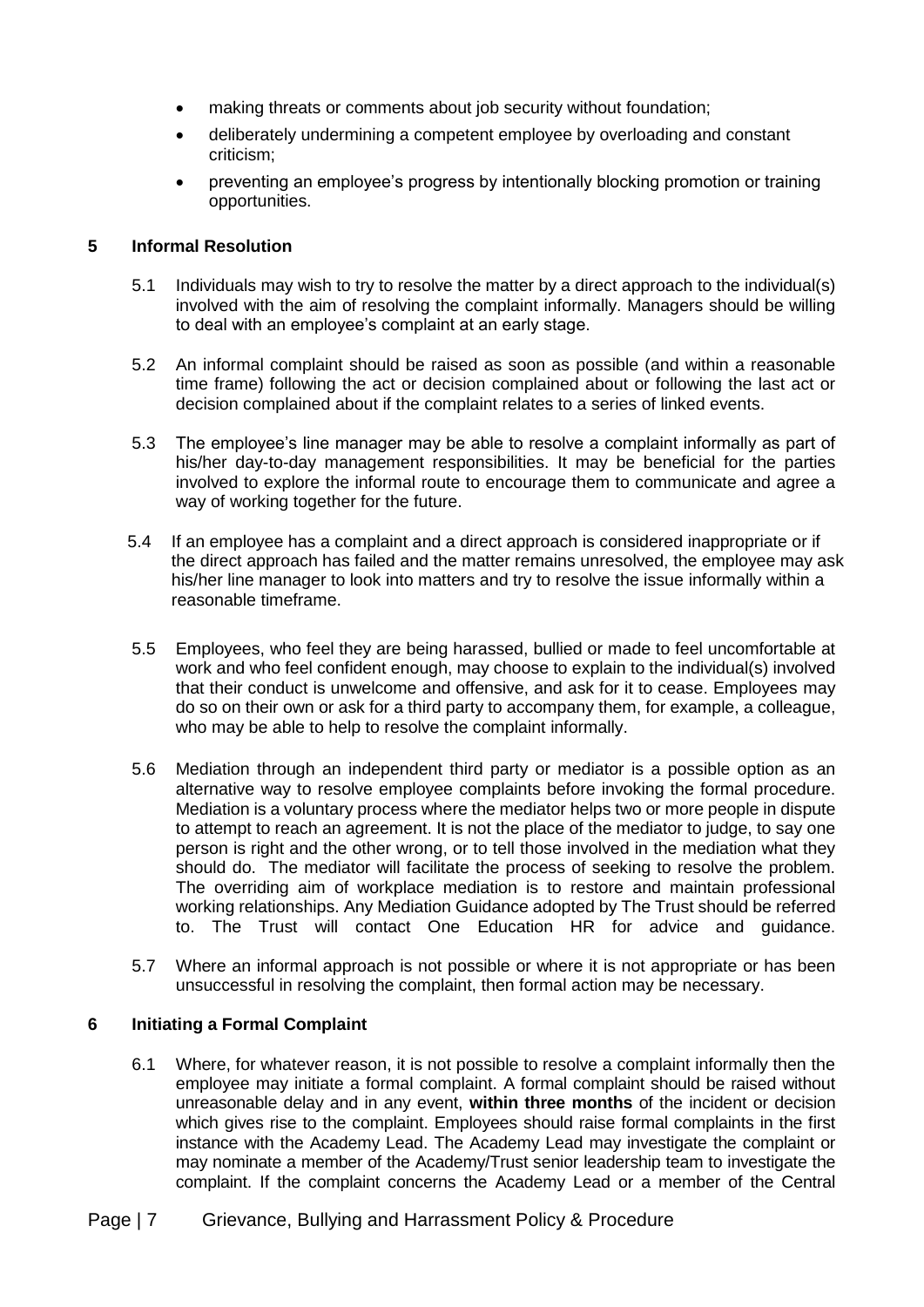Leadership Team, the formal complaint should be raised with the Executive Principal who may investigate the complaint or who may appoint a governor or trustee to investigate the complaint. If the complaint concerns the Executive Principal, the formal complaint should be raised with the chair of trustees.

- 6.2 In this procedure, the employee raising a formal complaint is referred to as the Complainant. The person with responsibility for investigating and considering the Complainant's complaint is referred to as the Nominated Manager. The person(s) against whom the complaint(s) has/have been made is/are referred to as the Respondent(s).
- 6.3 The Nominated Manager may be assisted in the investigation process by the trust's HR provider, One Education.
- 6.4 In all cases, to initiate the formal process the Complainant will be required to put his/her complaint in writing (see Appendix 1 - Statement of Complaint pro-forma). The written Statement of Complaint will form the basis of the formal complaint, the subsequent investigations and decision-making process, so it is important that it clearly sets out:
	- The nature of the complaint what is alleged to have occurred, where and when;
	- The reason for dissatisfaction with the informal solution (if the complainant has attempted to resolve the matter informally);
	- The remedy the Complainant is seeking;
	- Any witnesses to the matter(s) complained about.
- 6.5 Following receipt of the written Statement of Complaint further attempts may be made to resolve the matter informally if this is considered appropriate and depending on the nature of the complaint.

#### **7 The formal investigation**

- 7.1 On receiving a formal Statement of Complaint the Nominated Manager should contact the Complainant **within five school working days** to arrange a date, time and venue for an initial investigation meeting with the Complainant to explore the nature of the complaint. The meeting should take place as soon as is reasonably possible. The Complainant is entitled to be accompanied at the meeting by a colleague or trade union representative. The Nominated Manager may be accompanied at the meeting by the school's HR adviser. The purpose of the meeting will be to clarify the nature of the formal complaint and any issues in relation to the information submitted. The Complainant should confine his/her explanations to matters which are directly relevant to the complaint. Focusing on irrelevant issues or incidents that took place long before the event(s) leading to the complaint is not helpful and can hinder the effective handling of the complaint.
- 7.2 In the case of collective complaints about the same issue, the initial investigation meeting should be held with a representative nominated by the Complainants. The representative may be one of the Complainants or may be a colleague or a trade union representative. A decision will be taken at the initial meeting on how to approach the collection and presentation of evidence to the Nominated Manager.
- 7.3 At the initial investigation meeting the Complainant (or the Complainants' representative in the case of collective complaints) will be asked to confirm what the Complainant(s) is/are seeking by way of a resolution. The Nominated Manager will give serious consideration to the resolution sought by the Complainant(s) when looking at possible outcomes and recommendations.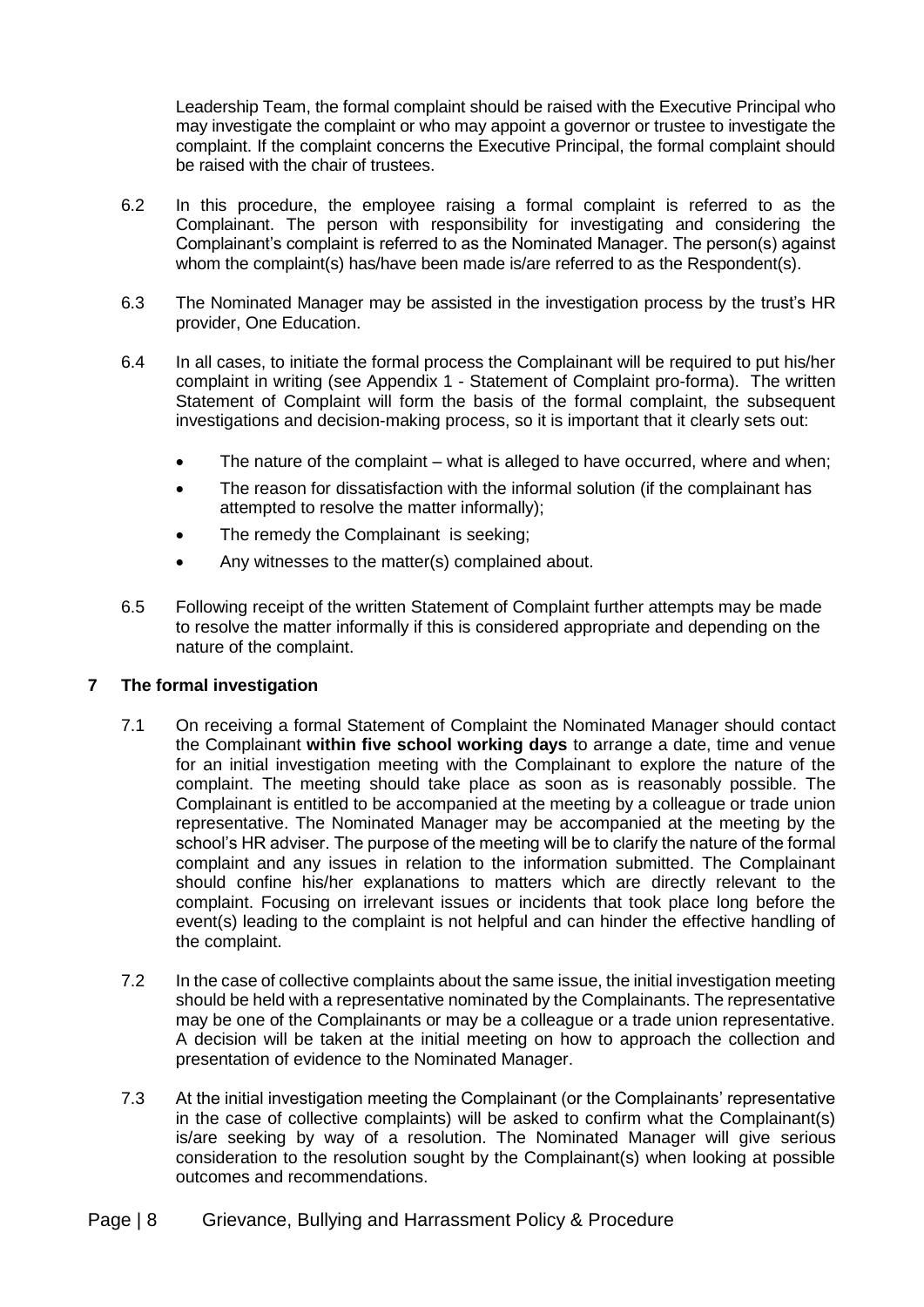- 7.4 If the Nominated Manager feels that a wider investigation is required following the initial meeting then the scope of that wider investigation should be explored. An estimated and realistic date should be set for the completion of the wider investigation and confirmed to the Complainant(s) in writing. The Nominated Manager may be assisted in the investigation by the school's HR adviser.
- 7.5 If a wider investigation is required, the Nominated Manager should explain to the Complainant or to the Complainants' representative that the details of the formal Statement of Complaint will need to be shared with the Respondent(s) in order to allow the Respondent(s) the opportunity to reply.
- 7.6 In normal circumstances, the investigation carried out by the Nominated Manager will include interview(s) with the Respondent(s). The investigation may also include conducting interviews with other individuals including members of staff and/or witnesses external to the trust.
- 7.7 The Respondent(s) shall be notified of the date, time and venue for the investigation meeting in writing and be provided with details of the complaint made against him/her. These details should be provided to the Respondent(s) at least **five school working days** in advance of the investigation meeting. The Respondent(s) has/have the right to be accompanied at the meeting by a colleague or trade union representative. The Respondent(s) should confine responses to matters that are directly relevant to the complaint.
- 7.8 If further allegations or information come to light during the course of the investigation process the Nominated Manager will investigate them appropriately and document his/her findings.
- 7.9 The Nominated Manager will consider whether it is appropriate to hold a meeting jointly with both parties present during the investigation in order to allow both parties the opportunity to present their complaint/response directly to one another.
- 7.10 Meetings should be held privately, in confidence and without interruptions and should be fully documented by the Nominated Manager.
- 7.11 If during the investigation process, counter allegations are made by the Respondent(s), where the counter allegations concern the same issues raised by the Complainant(s) in the Statement of Complaint, the matter will be investigated as part of the same process. If the counter allegations are unrelated to the issues raised in the Statement of Complaint, the issues will be dealt with separately. Advice should be taken from the school's HR provider in cases where counter allegations are made.

#### **8 The Outcome**

- 8.1 Following the completion of the formal investigation, the Nominated Manager, with appropriate advice, should give the matter serious consideration and may wish to consider a number of possible options focusing on how best to resolve the complaint. This will take into account the impact on the Complainant(s) and the Respondent(s) and on the school/trust as a whole.
- 8.2 The Nominated Manager should consider any action that may help to re-establish positive working relationships for all parties to a complaint and the Complainant(s) and the Respondent(s) are expected to agree to any resulting recommendations.
- 8.3 The Complainant(s) should be notified of the outcome of the complaint within **ten school working days** of the conclusion of the investigation or within alternative timescales as
- Page | 9 Grievance, Bullying and Harrassment Policy & Procedure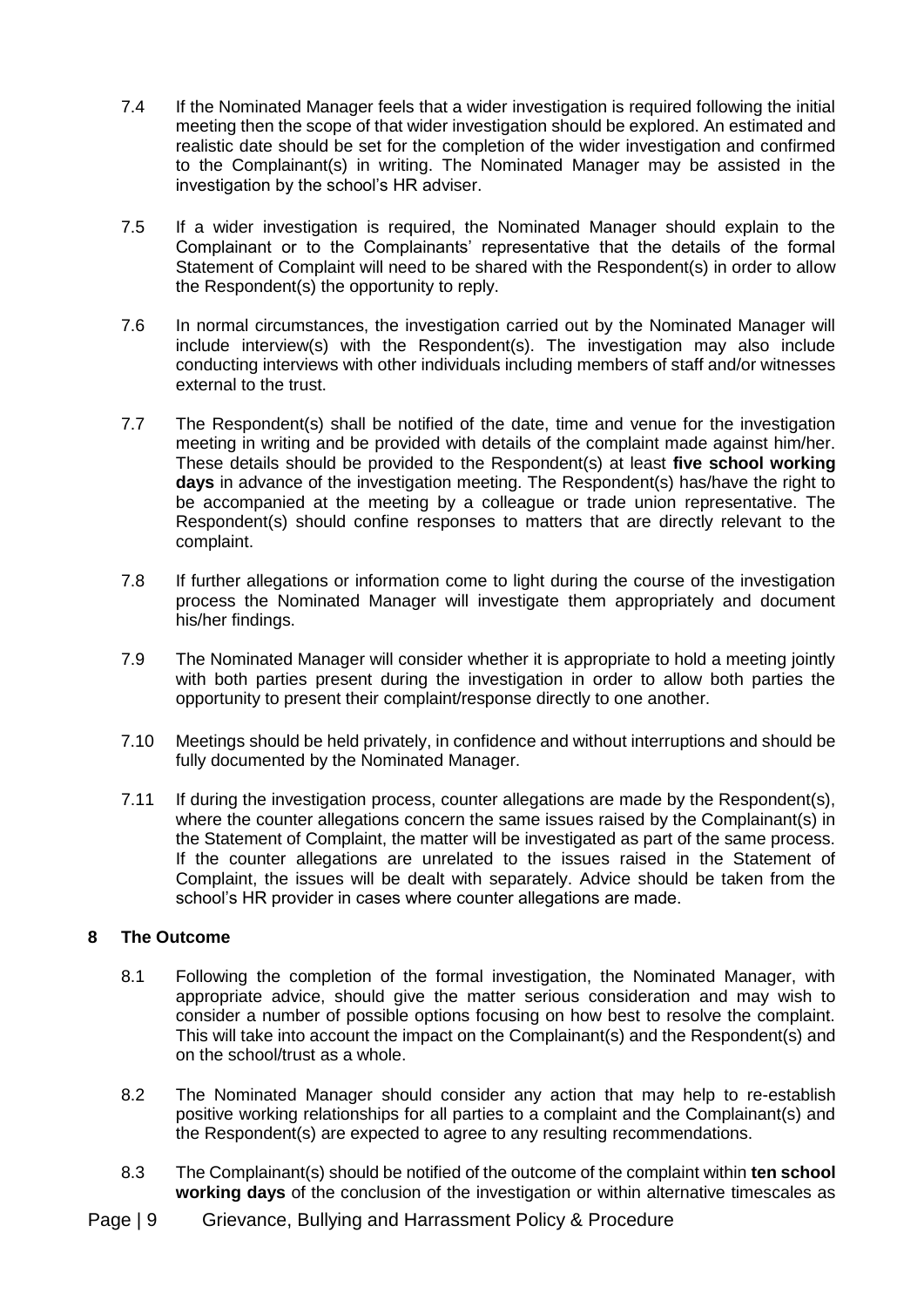previously agreed with the Complainant(s). If for any reason it is not reasonably possible to respond within the timescales detailed in this paragraph, the Complainant(s) should be advised when a written response can be expected.

- 8.4 The outcome may be given verbally to the Complainant(s) but should always be confirmed in writing along with the reasons for the decision reached. The written outcome letter will summarise the findings, will set out any recommendations and further action to be taken and will outline the right to appeal to an Appeal Manager or to an Appeal Committee as appropriate.
- 8.5 Where the Respondent(s) has/have been interviewed as part of the formal investigation process, the written outcome will also be copied to the Respondent(s) as appropriate.

#### **9 Appeal**

- 9.1 If the Complainant(s) is/are dissatisfied with the outcome, there is a right of appeal to an Appeal Manager/Appeal Committee as appropriate. Confirmation of the position will be detailed in the outcome letter.
- 9.2 The Appeal Manager will be the Academy Lead or the Executive Principal. In cases where the Academy Lead or Executive Principal has been involved in the investigation of the complaint as the Nominated Manger or where the complaint concerns the Academy Lead or Executive Principal, the appeal will be heard by an Appeal Committee.
- 9.3 The Appeal Committee will be a committee of three trustees/local governors (at least 1 trustee) from the academies local governing body and trust board. None of the representatives sitting on the Appeal Committee will have had any prior involvement in the investigation of the complaint as Nominated Manager or otherwise.
- 9.4 The Appeal Manager/Appeal Committee may request the assistance of the school's HR adviser in connection with the appeal.
- 9.5 Detailed grounds for appeal should be submitted in writing to the Appeal Manager/Appeal Committee within **ten school working days** of the date of the outcome letter. The Complainant should use the Appeal Form attached to this procedure at Appendix 2.
- 9.6 When lodging an appeal the Complainant(s) should state the grounds for the appeal. Appeals will be considered on the following grounds:
	- procedural irregularities prejudiced the outcome of the complaint;
	- there was bias amongst the original decision maker(s);
	- new information/evidence has come to light that should be investigated;
	- the proposed action (e.g. mediation) is inappropriate in all the circumstances.
- 9.7 If the Appeal Manager/Appeal Committee considers it appropriate for an appeal meeting to be held, an appeal meeting will be arranged as soon as is reasonably practicable following receipt by the Appeal Manager/Appeal Committee of the written appeal.
- 9.8 There may be cases where the Appeal Manager/ Appeal Committee considers that it is appropriate for the appeal to be dealt with without the need for an appeal meeting.
- 9.9 Any appeal meeting will, in normal circumstances, be held no later than **twenty school working days** following receipt by the Appeal Manager/Appeal Committee of the written appeal. If it is not possible for an appeal meeting to be held within this timeframe, the Complainant(s) should be advised when the appeal meeting can reasonably be expected
- Page | 10 Grievance, Bullying and Harrassment Policy & Procedure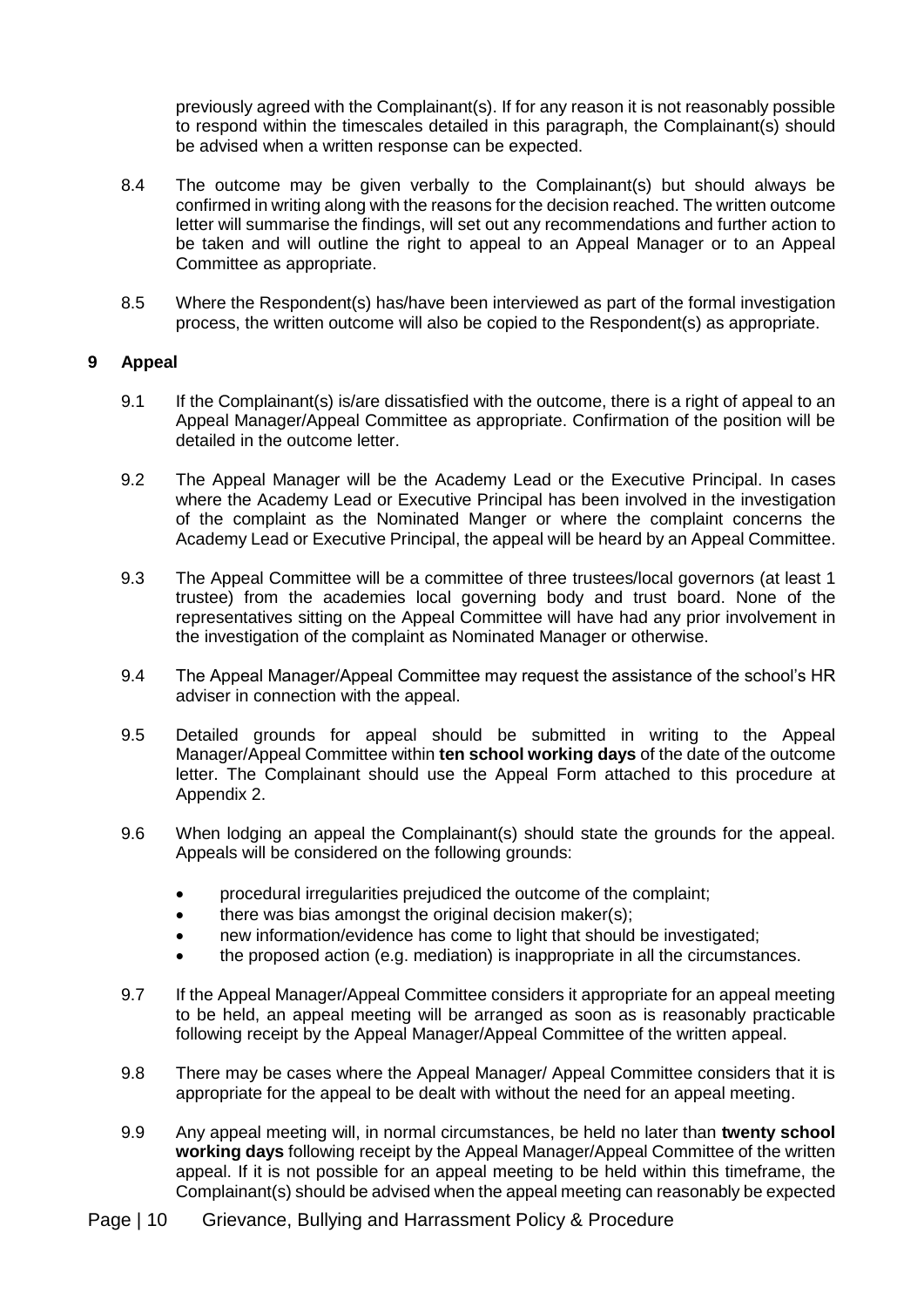to take place.

- 9.10 In the case of an appeal concerning collective complaints about the same issue, there should be a meeting with the representative nominated by the Complainants about how the appeal process will be managed and in particular whether an appeal meeting should take place and if so, who should attend the appeal meeting.
- 9.11 Where the Appeal Manager/Appeal Committee determines that further investigation(s) is/are necessary in order for the appeal to be considered, the Complainant(s) will be advised of this along with an estimated timescale for completion of the further investigation(s). If there has been an appeal meeting, the appeal meeting will be adjourned pending the outcome of the further investigation(s) and will be reconvened once the further investigation(s) has/have been completed.
- 9.12 The Appeal Manager/Appeal Committee will consider the grounds of appeal put forward by the Complainant(s) and will consider whether or not to uphold the grounds of the appeal. The appeal process will **not** involve a reconsideration of the original complaint(s), but will focus on the specific areas with which the Complainant(s) is/are dissatisfied
- 9.13 The Appeal Manager/Appeal Committee will give the appeal serious consideration and following the conclusion of the appeal process, will write to the Complainant(s) without unreasonable delay to inform the Complainant(s) of the outcome of the appeal and of any action proposed.
- 9.14 The Complainant(s) will be informed that the decision of the Appeal Manager/Appeal Committee is final and that there is no further right of appeal.
- 9.15 Where appropriate, the written appeal outcome will also be copied to the Respondent(s).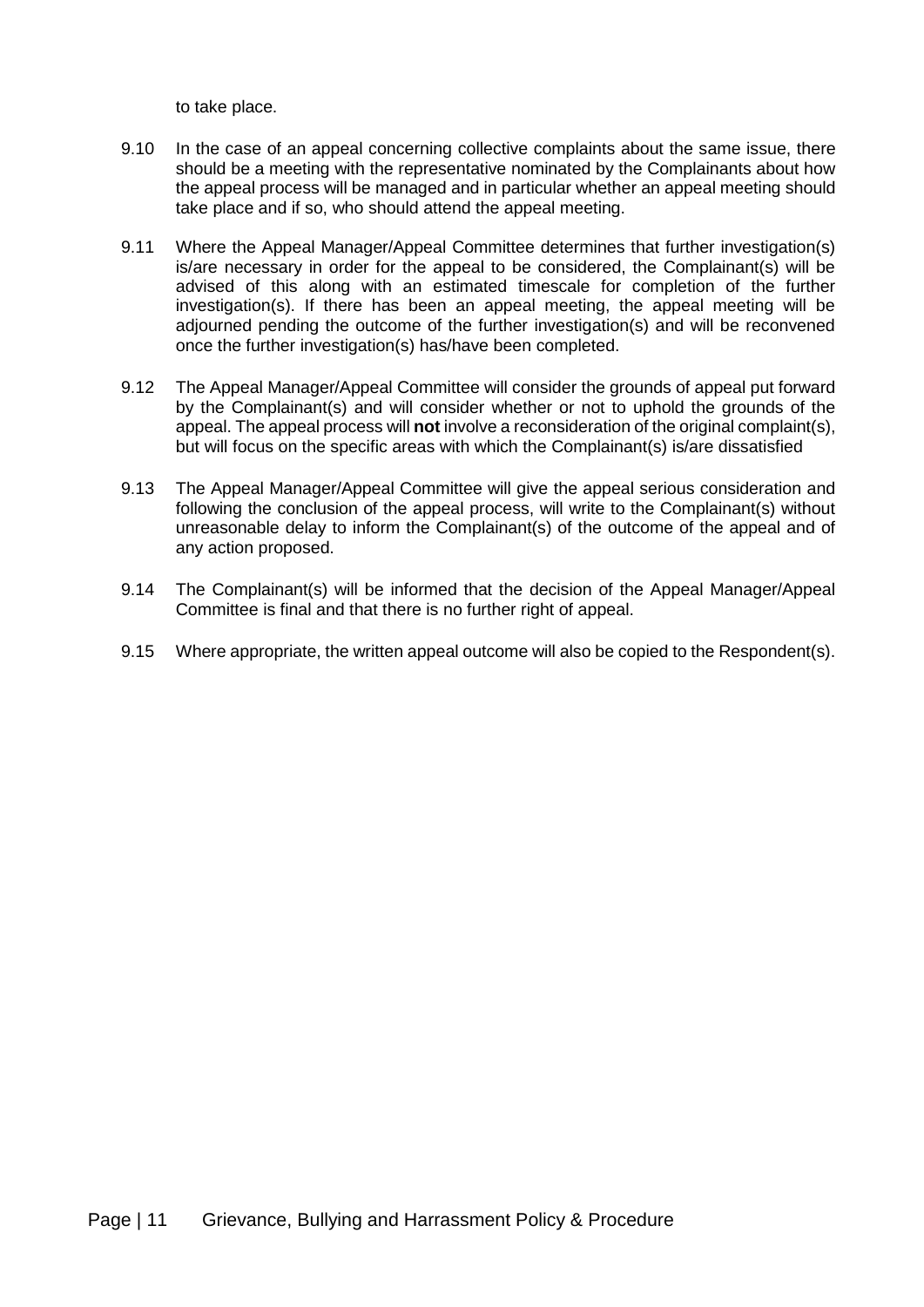### **Appendix 1**

#### **Statement of Complaint**

| Employee Name                                      |                                                                               |  |
|----------------------------------------------------|-------------------------------------------------------------------------------|--|
| Job Title                                          |                                                                               |  |
| Academy                                            |                                                                               |  |
|                                                    | Outline of issues including what is alleged to have occurred, where and when. |  |
| (Please continue on a separate sheet if necessary) |                                                                               |  |
|                                                    |                                                                               |  |
|                                                    |                                                                               |  |
|                                                    |                                                                               |  |
|                                                    |                                                                               |  |
|                                                    |                                                                               |  |
|                                                    |                                                                               |  |
|                                                    |                                                                               |  |
| Name(s) of any                                     |                                                                               |  |
| witness(es)                                        |                                                                               |  |
|                                                    |                                                                               |  |
| Supporting documents<br>attached (if any)          |                                                                               |  |
|                                                    |                                                                               |  |
|                                                    |                                                                               |  |
| Outcome sought:-                                   |                                                                               |  |
|                                                    |                                                                               |  |
|                                                    |                                                                               |  |
|                                                    |                                                                               |  |

This form should be submitted to the Academy Lead no later than **three months** of the issue/decision concerned for investigation and action. If the complaint concerns the Academy Lead or a member of the Central Leadership Team this form should be submitted to the Executive Principal. You will be contacted within **five school working days** to arrange an initial investigation meeting to discuss your complaint. .

Signature ………………………………………. Date ……………………………………